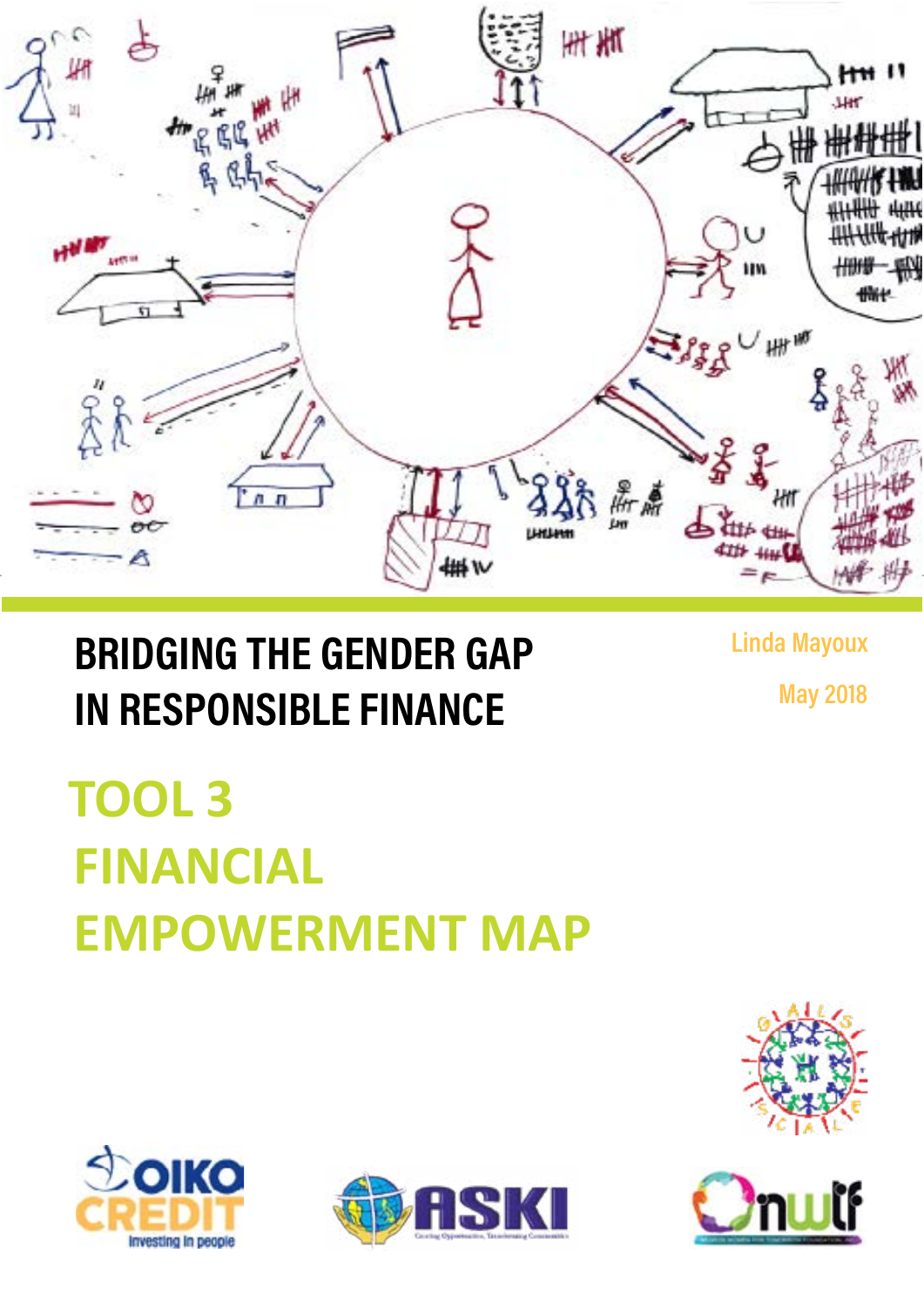### **Underlying narrative: Financial Empowerment Map**

*Building the strength to move towards our vision begins with ourselves and those close to us.* 

*Families, friendships and communities are very important opportunities for support and also sometimes challenges in moving forward. When there is no love and unity within the family and community there is unhappiness and poverty. Most women and men can start to change themselves. Building better friendships, working together with friends and neighbours, stopping hurtful gossip, curbing our own anger, helping our friends stop drinking and ruining their lives will make our own lives happier.* 

*Micro-finance loans on their own are unlikely to meet all our production, investments and consumption needs. We need to look at all our economic relationships - who might help us if we have a good plan and offer that they will share the benefits? Who do we give money to who just wastes it? Who do we give money to who might help us in return? Together with actions from the Happy FamilyTree (previoustool), making these economic relationships outside as well as inside the family more efficient will help increase incomes and resources available to us. This will enable us to increase savings, and also use loans more efficiently so that they really help us grow.*

*Linked to this are also power relationships - who do we have power over? Should we think of making these more relationships with love and care? Who has power over us and can break our dreams? How can we change and bring these people to our support?* 

*The more we can do ourselves through individual and collective effort, the stronger will be the voice when we ask for outside help and changes in the wider environment. And the more our benefit from microfinance, trainings and development organisations.*

*But progress also means we need to share what we have learned about visioning improvements in our lives and households, and empowerment tools with those around us. We need to share what we have learned to help those we love also move forward - as they also help us in return. We also need to share what we have learned with people who may hinder us, or with people who can influence them to change. Focusing first where we can easily make a difference will then build strength to later help those in our family and community who because of violence or poverty have more difficulties to change than others.*

*And the more we share, the more we will remember what we have learned. Explaining to others deepens our own understanding - as well as increasing the respect people have for us. We also learn from the ideas of others.* 

*And those with whom we share will in turn reinforce their learning and progress more easily through sharing with others - through a pyramid peer sharing system. Not leaving eveything just to us.*

*In this way we can all become leaders of change in our community - people who have helped many others and changed injustices around them are important people indeed. Through empowerment tools women and men who were very poor and ignored by others are now leading their communities and commanding respect - some are even earning some income training donors and government people at international workshops! And those they have taught are teaching yet others so many people progress. That is the way the economy will grow.*

### Aims of the Financial Empowerment Map

The financial empowerment map map is both the link between the individual's ability to access financial reources themselves and the FSP - a variant on PRA financial mapping used by organisations like MicroSave. It is also the main tool for planning upscaling of the empowerment tools as a way of bringing in more reliable clients to the FSP., and establishing an efficient information dissemination mechanism for other trainings. The analysis forms the basis for voluntary pyramid peer upscaling motivated by 'enlightened self-interest' leadership development. The aim is not only that the champions should share with others. But that those with whom they share will in turn share with yet other people so that the messages and methodology are disseminated exponentially to form a movement.

Unlike the Happy Family Tree which is an awareness tool that can be shared with others and quantified, the empowerment leadership map is a very detailed analysis of very sensitive personal issues. At a later stage, once trust and appropriate support services are in place, the individual maps can be the basis for detailed analysis of emotional, economic and power relationships within families and communities, including analysis of patterns of violence. BUT AT THIS STAGE THE INDIVIDUAL MAPS MUST BE CONFIDENTIAL. ENSURE THAT SHARING SENSITIVE INFORMATION DOES NOT MAKE PEOPLE VULNERABLE. AND THAT PEOPLE CAN BE HONEST TO THEMSELVES ABOUT THEIR FINANCIAL RELATIONSHIPS. If participants feel safe, many important issues will emerge of themselves in ways which help participants. But participants must decide for themselves what they want to share with their group or in plenaries - or their analyses will not be deep enough to be useful. Only the peer sharing commitments are quantified at this stage.

### **Aims for participants**

- analyse personal and institutional relationships that present opportunities for change including relations between spouses, within joint families, relations with natal families and power relations between men within communities and sources of peer pressure.
- identify challenges in personal, financial and power relationships that need to be addressed in order to achieve the vision.
- highlight the importance of pyramid peer sharing of the empowerment methodology and messages in helping people to move forward
- establish a culture and strategies for leadership, pyramid peer sharing and upscaling of the gender messages and methodologies
- highlight the complementarities between different sources of finance and services from the FSP
- develop more advanced analytical and diagramming skills using distance, colour, different types of lines and directions.

### **Aims for FSPs**

- deepen understanding of different household from the Happy Family Tree and sensitise staff in organisations to the many facets of interpersonal emotional and power relationships, including the incidence of violence
- provide greater understanding of economic relationships within families, communities and institutions
- identify possibilities for leadership development from among the very poor and establish a culture and strategies for pyramid peer sharing and upscaling of the gender messages and methodologies - not just for communities but also staff.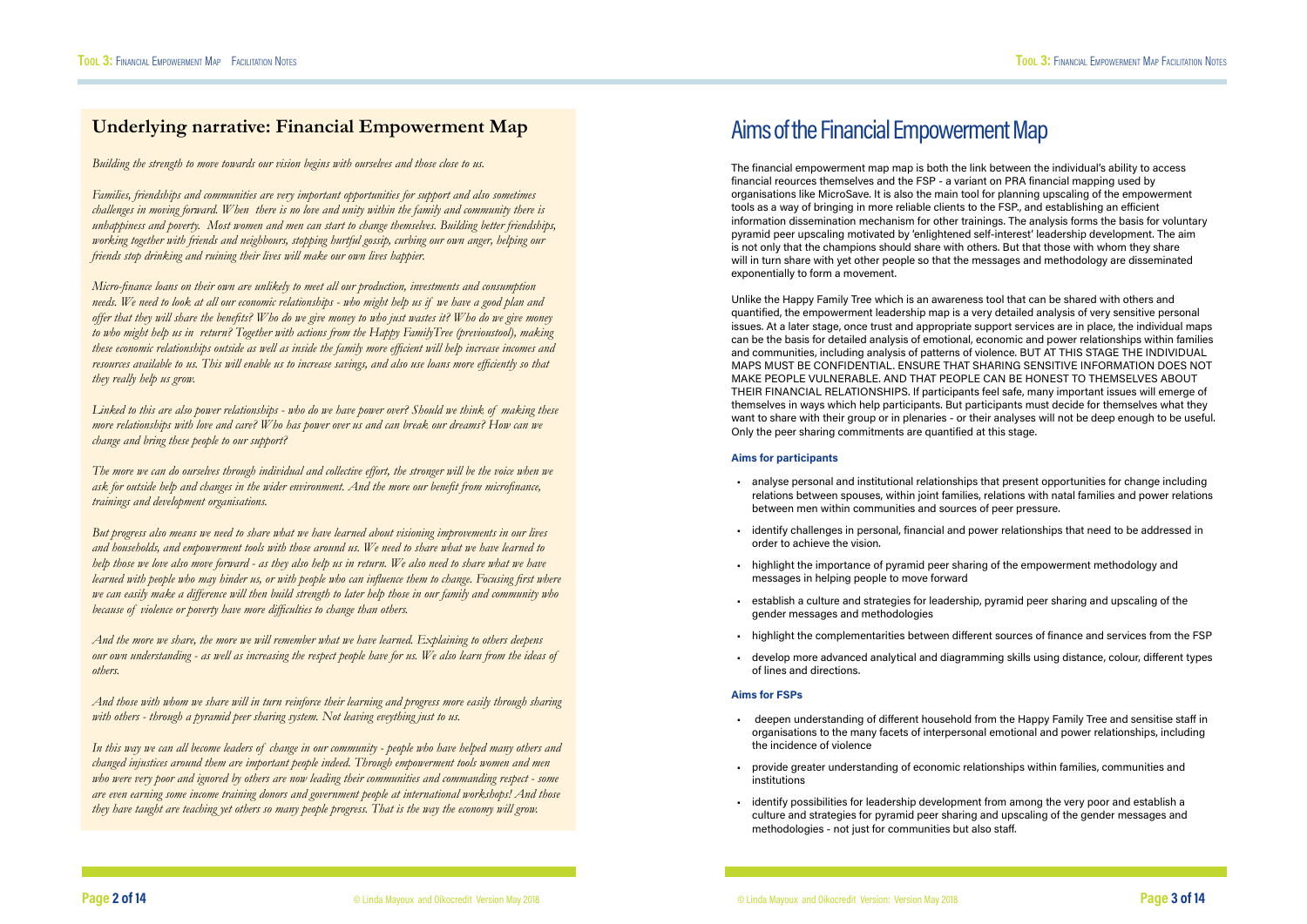

Top: collective empowerment leadership map from Bukonzo Joint Uganda

Bottom: collective empowerment leadership map from BAIR, Rwands.

The pictorial quantification shows voluntary peer upscaling in many hundreds from participants in the family, friendship networks, schools and groups over about 1 year.



### **Box 1. Facilitation Overview**

- from homework from the previous session and
- eps facilitator does not hold the pen and drawing diaries (1 hour)
- mples and conclusions on economic relationships
- I quantify peer sharing plans and plenary

### 0 minutes)

- least 3 differently coloured markers or pens per ught these.
- $\pm$  put in different corners of the venue and different
- pasted at the front with the basic empowerment map plenary. Different coloured markers.
- and draw your own Financial Empowerment Map tion and put up a blank flipchart at the front of the
- ents are appropriate for people to sit comfortably in nfidential drawings. And that there are passageways ibute from the front.
- n of groups based on what you already know of the rts and the confidential nature of the exercise.
- he front. You do not hold the pen at any time.
- our four coloured pens

ent map in notebook diary or flipchart for each Plp and 3-5 people to change through peer sharing, immediately or within 1 week of the workshop. thers

- 
- er sharing maps
- ith flipcharts
- empowerment map based on the discussion and ants.
- h the first two people you identified and reflect on ficult and share this experience with your group. others and how they in turn share on your spider
- far and identify any questions you want to ask at the

llective peer sharing maps is annotated and ey information on an Excel sheet. Add to your notes in

odology with your colleagues.

|                                                                   | рох I. – гас                                                                                                                                                                                                                                                                                                                                                   |
|-------------------------------------------------------------------|----------------------------------------------------------------------------------------------------------------------------------------------------------------------------------------------------------------------------------------------------------------------------------------------------------------------------------------------------------------|
| <b>Timing</b><br>3 hours<br>based on 20-30<br><b>participants</b> | Pairwise recap on achievements fro<br>facilitator introduction (20 minutes)<br>Interactive presentation of the steps<br>Financial Empowerment Maps in di<br>Plenary sharing of volunteer examp<br>(30 minutes)<br>Groups by community share and qu<br>presentation (1 hour)<br>Song - homework explanation (10 m<br>٠                                          |
| <b>Materials/</b><br><b>inputs</b>                                | Per participant: Notebook and at le<br>$\blacksquare$<br>participant. They could have brougl<br>Per community group: 1 flipchart pu<br>coloured markers<br>For the plenary: 1 large flipchart pas<br>and key for explanation and the ple                                                                                                                       |
| <b>Facilitator</b><br>preparation                                 | Familiarise yourself with the tool an<br>۰<br>Prepare an introductory explanation<br>room for interactive presentation<br>Make sure the seating arrangement<br>groups while doing individual confid<br>for people to come up and contribu<br>Think about the best composition o<br>relationships between participants<br>Seat yourself to the side, not at the |
| <b>Participant</b><br>preparation                                 | Bring your notebook diary and your                                                                                                                                                                                                                                                                                                                             |
| <b>Outputs</b>                                                    | 1 individual financial empowerment<br>٠<br>participant with 3-5 people to help<br>including 2 people to share with im<br>Steps of the map to share with othe<br>Quantified collective pyramid peer<br>Financial empowerment song with<br>٠                                                                                                                     |
| <b>Homework</b><br>for<br>participants                            | review and revise your financial em<br>contributions from other participan<br>share what you have learned with tl<br>what was easy and what was difficu<br>track your own peer sharing with of<br>map.<br>meet to write a song<br>review what you have learned so fa<br>next session.                                                                          |
| <b>Homework for</b><br><b>facilitator</b>                         | Ensure the information on the colle<br>photographed. If required, put key i<br>the margin for future adaptation<br>Share the information and methodo                                                                                                                                                                                                           |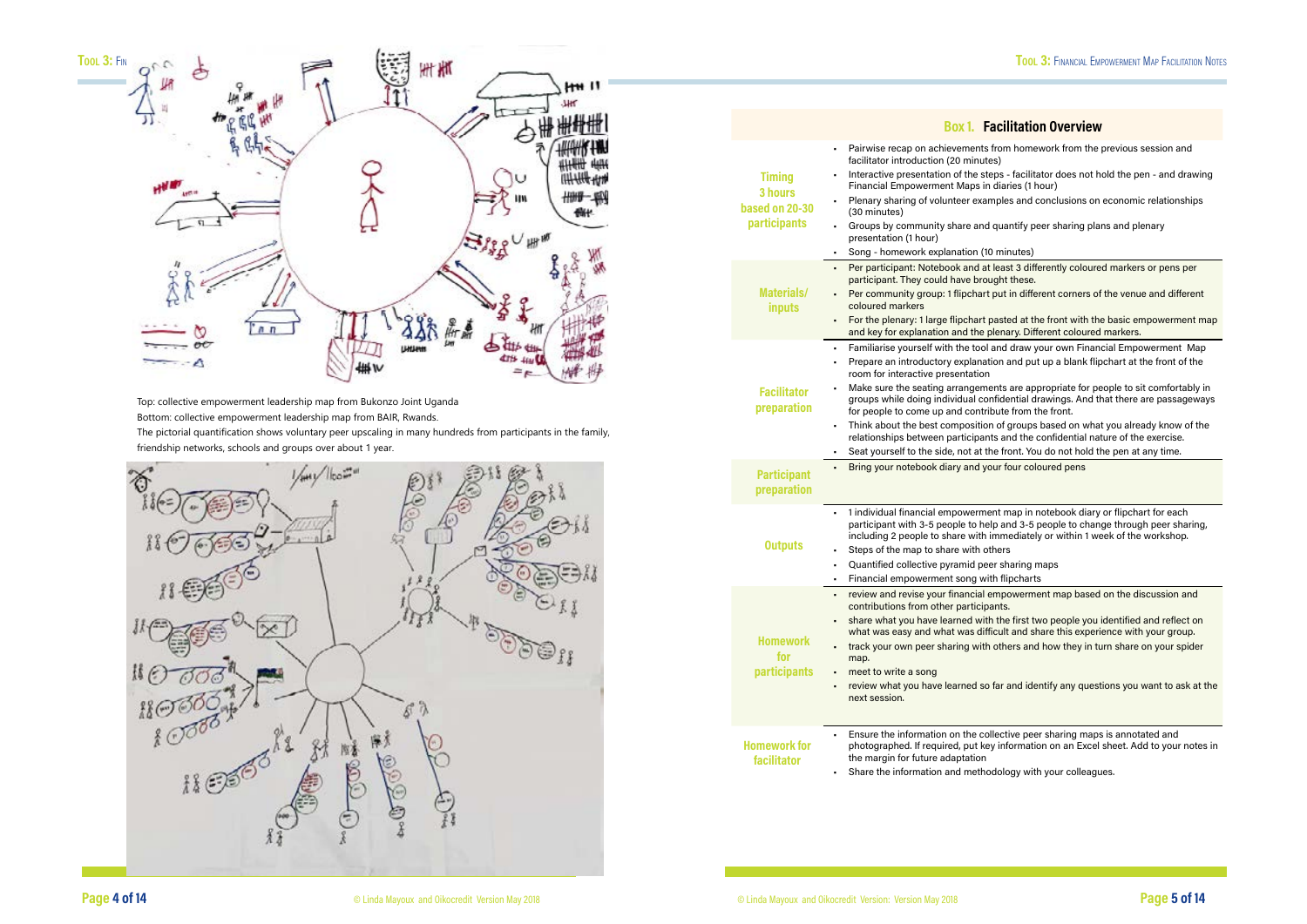## **5 Can sharing the FALS tools help that change?**

The Vision Journey and other tools you are learning here might help you to bring about some changes if you share them with people around you. Think about:

**who do I want to help?** who might benefit from the tools - if I help them, people I love and care for may not need to take so much of my money, and if they are doing well we could collaborate and they may also help me in future. Also it will just make me feel good and increase respect for me in the community.

**who do I need to change?** who prevents me from advancing. If people in the family, neighbours and competitors also learn to vision and plan and have new ideas, they may stop putting obstacles in my way and start to support and collaborate with me. Even if I cannot approach them directly because they will not listen, maybe a mutual friend or relative could act as go-between if I share what I am learning with them.

Put a sign for teaching/or a particular tool next to 3-5 people you want to help and 3-5 people you want to change in the next 3 months, and select at least 2 of these to share with immediately on your return home from this workshop, or at least within 1 week. Think who they also in turn could share with.





## **4 What do I want to change?**

**which relationships are good for my business and want more of?** Which 5 relationships are most productive? Which ones do you want to strengthen? Are there any new relationships you would like to make eg collaborating with family, friends or neighbours? Mark these with 1-3 smiley faces. **which relationships are bad for my business and want to change?** Which 5 relationships are most damaging? Are these relatives and friends you love and who demand money or credit? Are they people or institutions you owe money to? Who charge to much interest? Are they people who have a lot of power over you? Mark these with 1-3 sad faces.

**What institutions are important to me?** now think of all the types of institution, organisation and group that affect your business eg government, church/mosque, MFIs, bank, cooperative, savings group etc.

**economic relationships** Looking at economic relationships in particular - how would I want to change these? Put actual figures and calculation.

What are the implications for the purpose, size and type of loan I thought I needed from the MFI?

## **3 Why are they important?**

**How am I?** Think about how you would feel and look if you are happy in your vision. Will you be thin or fat? Long hair, short hair? What sort of clothes? What will you be doing? Will you have increased education? Draw that image in the centre of the sheet of paper. Have fun with the drawing so it inspires you for the future.

Now map the social/emotional relationships, economic and power relationships as arrows radiating from or to yourself,

**How is my business?** What type of business? What assets do you have? Is your business thriving or not? Are you able to save and invest? Do you feel over-indebted or not?

or between other people on you map. Use different colour lines and symbols for:

- **social/emotional relationships (red for love):** Who do I feel closest to? Who do I love most, and who loves me?
- **economic relationships (black for current business):** Who has money and resources - and do they give them to me? Or do I give to them? Include all loans, savings and investment - put interest rates on loans and amounts of cash flows (you can write these to include detail)
- **power relationships (blue for things we don't want):** Who has most power? Am I frightened of them? Do I have power over them?

With some people and institutions may have all three types of relation.Think about:

**Page ideoloh/of the arrow - are things one way or mutual?** © Linda Mayoux and Oikocredit Version May 2018 **Page 7** of the arrow - are things one way or mutual? © Linda Mayoux and Oikocredit Version: Version: Version May 2

• strength of the relationship - stronger relationships should be a



**2 Who is important in my business?**



### **Who is most important in my business?** Draw

around you the people who are 'important' for your business; working outwards from the centre. Include: - your family - whether they help or benefit from your business.

- any other dependents or relatives, friends and neighbours you give money to or receive money from. - moneylenders, people in the market, people with whom you do business.

Draw those who are most important larger, those who are less important should be smaller. Put those people who live close, or who you see often closer to your circle. Those who live far and are difficult to contact further away.

Make sure you draw everything in different colours, shapes, sizes etc so you can recognise them later. Put those things that are important to you - do not just copy.

### **How is my business?**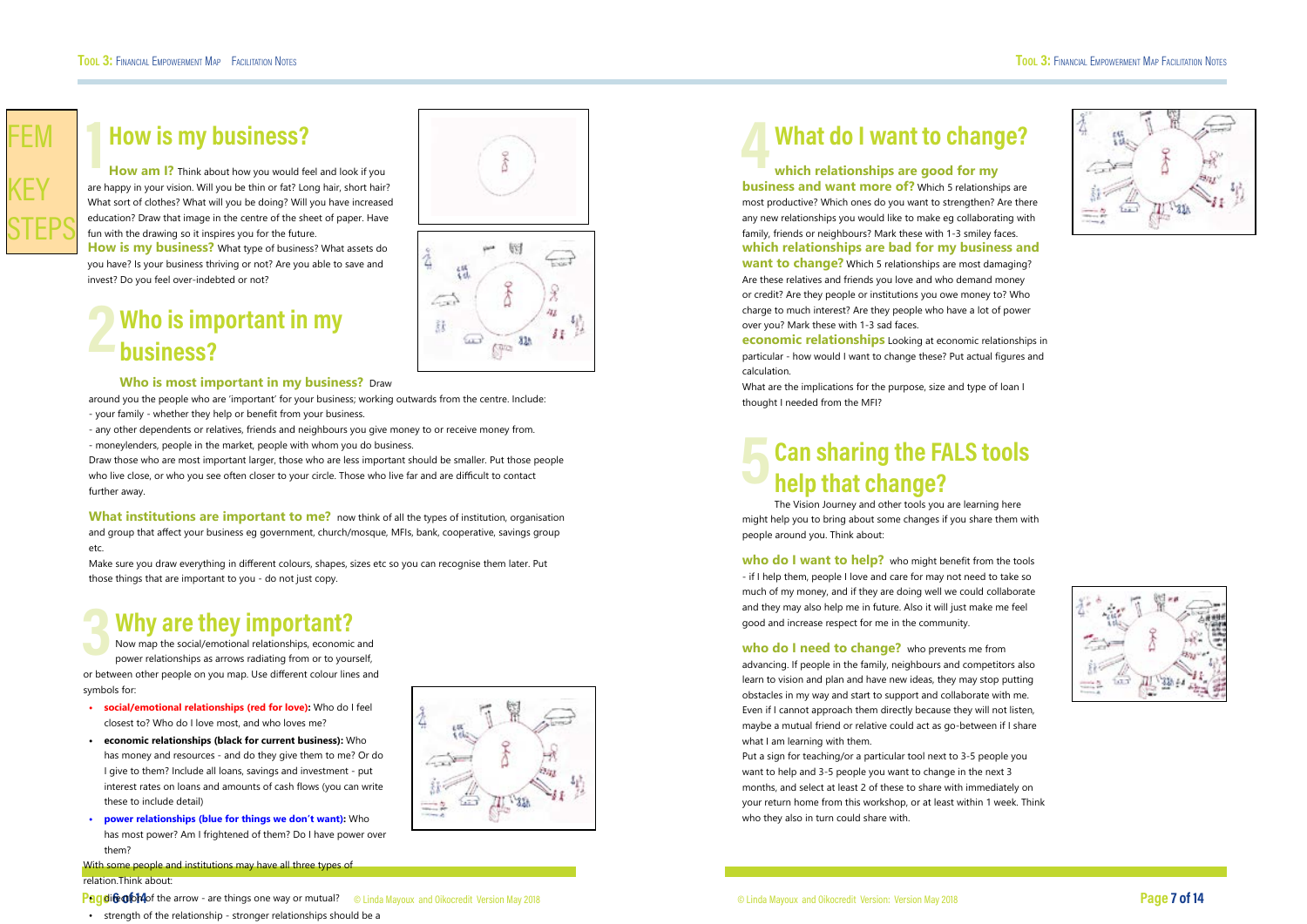| <b>Box 1. Facilitation Details</b>                                                                     |                                                                                                                                                                                                                                                                                                                                                                                                                                                                                                                                                                                                                                                                                      |  |  |  |  |  |  |
|--------------------------------------------------------------------------------------------------------|--------------------------------------------------------------------------------------------------------------------------------------------------------------------------------------------------------------------------------------------------------------------------------------------------------------------------------------------------------------------------------------------------------------------------------------------------------------------------------------------------------------------------------------------------------------------------------------------------------------------------------------------------------------------------------------|--|--|--|--|--|--|
| <b>Pairwise Discussion</b><br><b>20 minutes</b>                                                        | As soon as people start to arrive the facilitator asks them to pair up with<br>other participants - preferably people they do not know well so they make<br>new friends - to recap on the homework from the Happy Family Tree in the<br>previous session.<br>recapitulate on the basic steps of the Happy Family Tree and what they<br>can remember of the HFT song;<br>discuss what new action they took, and what happened?;<br>who they shared the learnings and tool with, and what was the response?<br>The facilitator then explains the purpose of the Financial Empowerment<br>Map, adapting the narrative above to the participant context.                                 |  |  |  |  |  |  |
| <b>Individual analysis</b><br><b>Participants Diaries</b><br>Steps 1-5<br>1 hour                       | Women and men draw individually but again it is good for them to sit in<br>single sex groups according to marital status. But make sure/observe<br>everyone is happy with their group, and adjust if necessary.<br>Then go through the participant instructions for the Financial<br>Empowerment Map interactively step by step, inviting people to give<br>examples on the flipchart at the front as the others draw in individual<br>notebook diaries. But it is particularly important in this activity that all<br>stages are completely confidential, and people do not look at each other's<br>drawings. What people wish to discuss in the group or plenary is up to<br>them. |  |  |  |  |  |  |
| <b>Group sharing</b><br>of economic<br>relationships and<br>changes<br>30 minutes.                     | Each person then shares whatever they want with other members of the<br>group, particularly economic and financial relationships and changes they<br>would like to make. And their ideas for peer sharing. Participants can also<br>add to their own maps if they get new ideas from others.<br>This is done in the original groups rather than community groups to<br>keep confidentiality.                                                                                                                                                                                                                                                                                         |  |  |  |  |  |  |
| <b>Sharing of pyramid</b><br>peer sharing ideas<br>and quantification<br>in community-based<br>groups  | Reform the groups to put people together from the same community<br>In these groups they should do a pyramid peer sharing map of how they<br>plan to share and upscale the methodology.                                                                                                                                                                                                                                                                                                                                                                                                                                                                                              |  |  |  |  |  |  |
| <b>Sharing financial</b><br>conclusions and<br>quantification<br>of upscaling<br>commitments<br>1 hour | some volunteers (men and women and different types of family) share<br>what they learned from the tool, particularly on financial resources<br>the facilitator introduces the 'spider map' to track pyramid peer sharing -<br>ie as people share with others, those others should share with yet others<br>and so on (see next page). Each community-based group presents their<br>pyramid peer sharing map and the numbers are entered onto an Excel<br>sheet.                                                                                                                                                                                                                      |  |  |  |  |  |  |
| <b>Facilitator wrap up</b><br><b>20 minutes</b>                                                        | feedback the total commitments<br>make sure everyone has the steps in the Manual Section at the back of<br>their Diaries - or this can be done the following day<br>Explain the Homework as above - and that the next session will revisit all<br>the tools, so they should have any questions ready.                                                                                                                                                                                                                                                                                                                                                                                |  |  |  |  |  |  |

*Group output commitments from the semendo farmers*





|                   | Champons     |                | Outreach       |          |                   |               |                                                                                      |
|-------------------|--------------|----------------|----------------|----------|-------------------|---------------|--------------------------------------------------------------------------------------|
|                   |              | m              |                | <b>M</b> | $A = \frac{1}{2}$ | <b>QUAROR</b> | DAY DATE                                                                             |
| Muara Danau       | $\mathbf{2}$ | $\overline{2}$ | 26             | 30       | 56                | 16.5          | MON<br>mi. 10 d'a <sup>3</sup><br>2.00                                               |
| Palau<br>Ponggung | 3            | $\mathbf{B}$   | 31             | 9        | 40                | o             | <b>NED</b><br>Canal<br>Walk or all                                                   |
| Baise tan         |              |                | 21             | 57       | 78                | 10, 3         | <b>SBT</b><br>$16$ April                                                             |
| Tehing about      | в            | 3              | $\mathfrak{z}$ | 19       | 25                | 4.10          | O(1001)<br>$0 - 17$ of $\sigma^2$<br>$\frac{500}{227}$<br>twi, ito of a <sup>1</sup> |
| Datar Leber       |              |                | 21             | 21       | 42                | 21            | TUE<br>min.5007<br>$9-4A$<br>(± ++1)                                                 |
| TOTAL             | 10           | 10             | 105            | 136      | 241               | 12,05         |                                                                                      |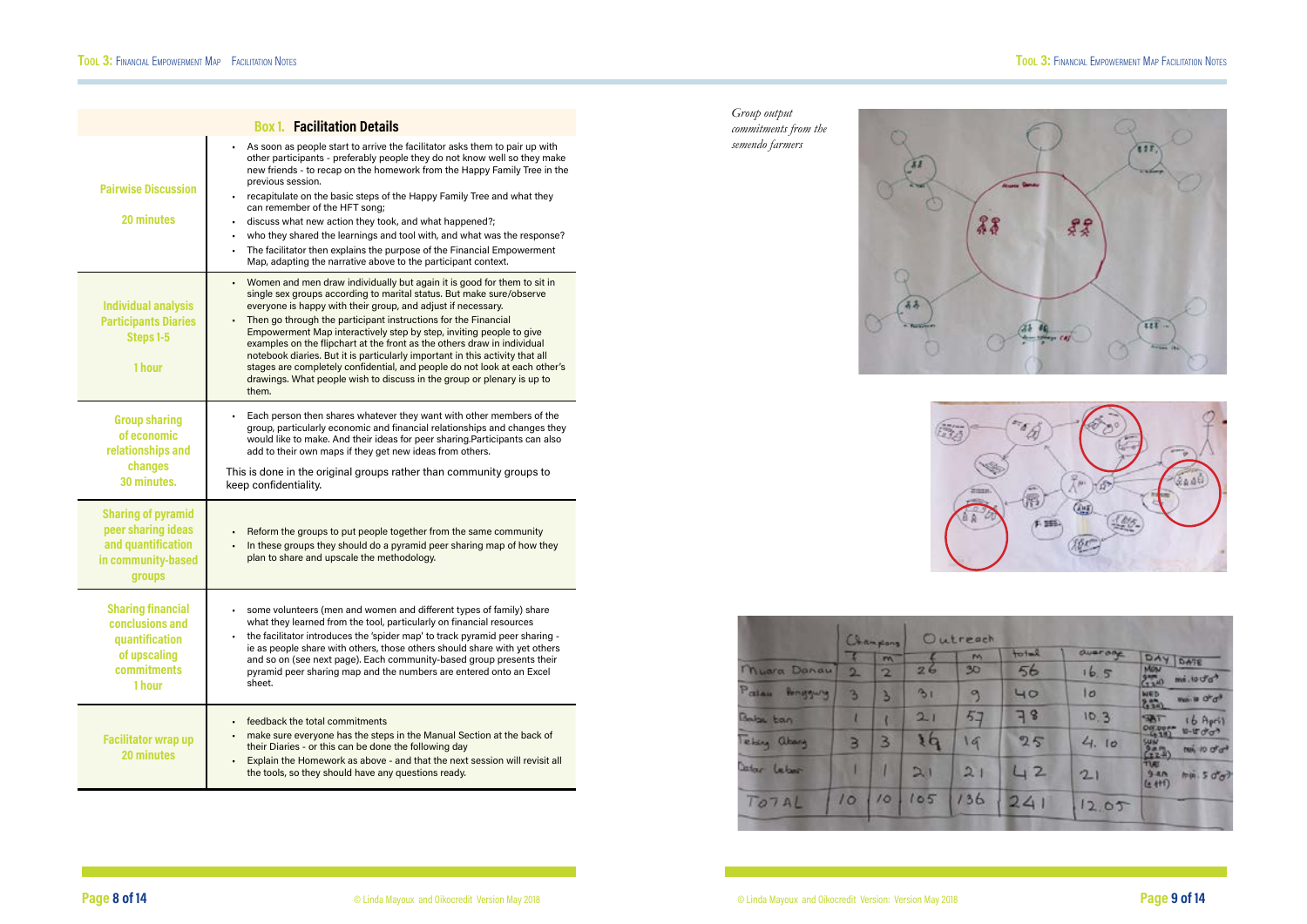### Documentation Checklist

Many important issues often come out spontaneously as a basis for change: for example men's feelings towards their children, and the fact that children love their mothers more because mothers spend more time with them (see GALS DVD). Other issue like violence and resentment over property rights etc generally also emerge of themselves, and can also be discussed without refering to individual cases and making people vulnerable.

Generally people have many more options to access economic support and increase resources than they originally thought. This does not necessarily reduce demand for FSPs, but enables more effective targeting of products and services so that shocks are avoided and repayment improved.

This tool can later be used quite rigorously as a qualitative research tool on emotional, economic and power relationships within families and communities to get a more accurate picture than the simplistic husband/one wife - centred model underpinning most development interventions. But as with the other tools this detailed analysis can be done retrospectively once the organisation has peoples' trust to explain their maps and the services to follow up on issues like violence which are likely to come out.

At this stage documentation as such should focus mainly on:

• qualitative understanding of gender issues within families and communities which people themselves choose to share spontaneously as a basis then for further discussion in the

- Gender Justice Review.
- 

• quantification of the peer sharing plans on the collective Empowerment Leadership Map



## Facilitation Checklist

The financial empowerment map is an individual exercise for personal and confidential reflection. The aim is in-depth reflection on their reality, then brainstorming with the group about ways of reinforcing or sharing the good things and addressing common challenges as individuals and groups. Ultimately the aim is financial empowerment and leadership development. Both as a sustainable and dynamic empowerment movement for change and an efficient network for the FSP to bring in new reliable clients and disseminate information from other trainings. This informs any external support from the institution by making staff more aware of what people are doing already, and exactly where support is needed.

In order for the tools to have maximum effectiveness is important that:

- **people are able to draw in their diaries without interference** or anyone looking over their shoulder. In order to be useful for participants, the drawings should be what they spontaneously feel, not what they have been told to draw. This is part of the confidence building process: that they can make their own decisions on what they put on paper. There is no 'right or wrong', only what makes sense to them.
- **what individual participants feed back to the group is their choice**; there should be no pressure to share personal information which might make people uncomfortable or vulnerable.

The main outcomes for participants should be:

- do participants have their Financial Empowerment Map with action steps in the notebook diaries?
- do participants feel less isolated? have they been able to identify people or institutions who can help them opportunities, as well as people who they may need to change in order to advance? if not can any other participants help them to see a way forward?
- do participants have a plan to expand their financial networks and resources??
- have participants identified at least 5 people with whom they can realistically share what they have learned on gender and tools as part of moving towards their vision?
- do they understand the pyramid peer sharing concept? Do they have the spider diagram in their notebooks for sharing and tracking on the page opposite the tool steps at the back of their diaries?

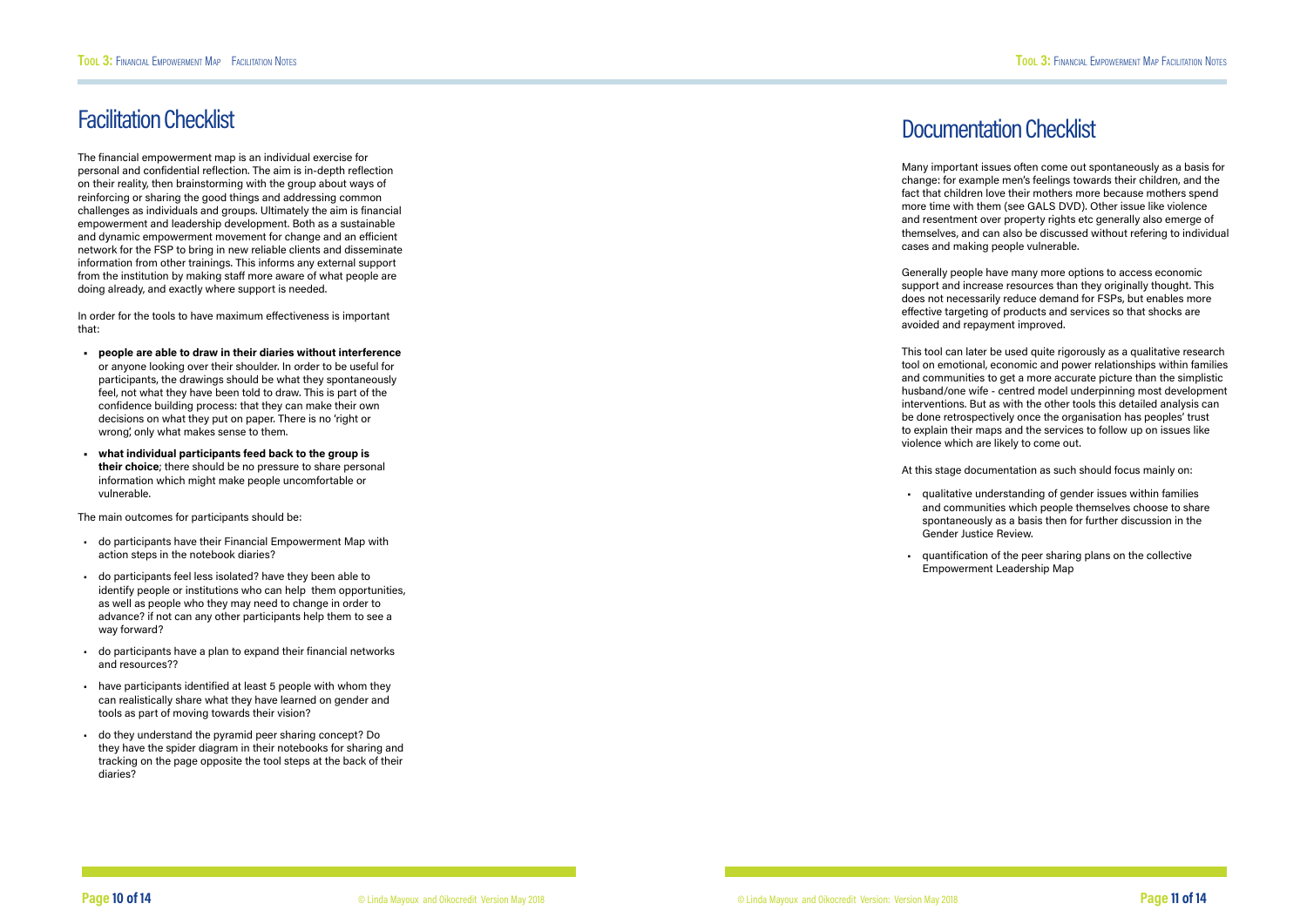## Pyramid peer sharing and Leadership Tracking 'Spider' Map

Each champion is a catalyst for an exponential process - they are not expected to reach everyone directly and burn themselves out. But to develop the leadership capacity in turn of those they share with.

In terms of selection of people for initial peer sharing, it is generally better for participants to start with identifying the 'easy people' - people they think will change quickly. The more people they can get to change quickly the more self-confidence they will gain, and the stronger the collective voice will be to have greater impact without overburdenning themselves. At the same time, actively encouraging collaboration in place of conflict is also a key role for the facilitator. Some people have noted a problem of theft by neighbours and made commitments to sharing the tools with them so they do not need to steal. In New Home in Uganda, one 16 year old girl even decided she needed to go to the LC3 to get support in stopping men drinking and taking her father to drink (See video on Masika Elizabeth's Road Journey). Many people make commitments to sharing with more disadvantaged members of the community, but it is important here that they share information without patronising, and realise this maybe a long and at time discouraging process.

These spider maps should be shared at group meetings to brainstorm on further ways of upscaling the methodology withing champion networks, and also on ways of persuading the 'black withered fruits'. Leadership Tracking Spider Map

A key concept to reinforce in this session is the 'pyramid' peer sharing whereby each champion becomes the centre of a process of 'pyramid marketing' or 'going viral' for exponential growth. Even on a conservative estimate of 1 champion to 5 people reached in their immediate family, if each of these people also reaches 3 people, those 3 people another 3 and so on, then from the same amount of champion effort one can have for example:

- Month 1: 1 to 5 to 15
- Month 2:15 to 45
- Month 3: 45 to 135

If reach more people in the first round through for example sharing in savings and credit groups, church groups or schools, then with the same process of on-sharing, the numbers directly and indirectly reached by each champion can be even greater.

In order for this to happen:

- Champions much each have the steps of each tool clear in the back of their notebook diaries. It is important thay they understand that it is these generic tools they share with others, not their own personal diagrams. It is important that everyone they share with thinks through their own analysis, and does not simply copy what the champions have put. These people in turn need to have the generic steps at the back of their notebooks and so on. So that the tools remain constant as the methodology spreads. Only once people have their own diagrams should champions share their own.
- Champions should understand clearly the pyramid peer sharing concept and pass it on as they share the methodology. This pyramid peer sharing should be an integral part of the Empowerment Leadership song and maybe also have a song to itself.
- People should have this spider diagram at the back of their notebooks (see diagram on next page) on the page opposite the steps for the Empowerment Leadership Map. They should also track their own process in their diaries - maybe being given a flipchart as their webs grow too large for A4.

## Further analysis as leadership development and upscaling plan